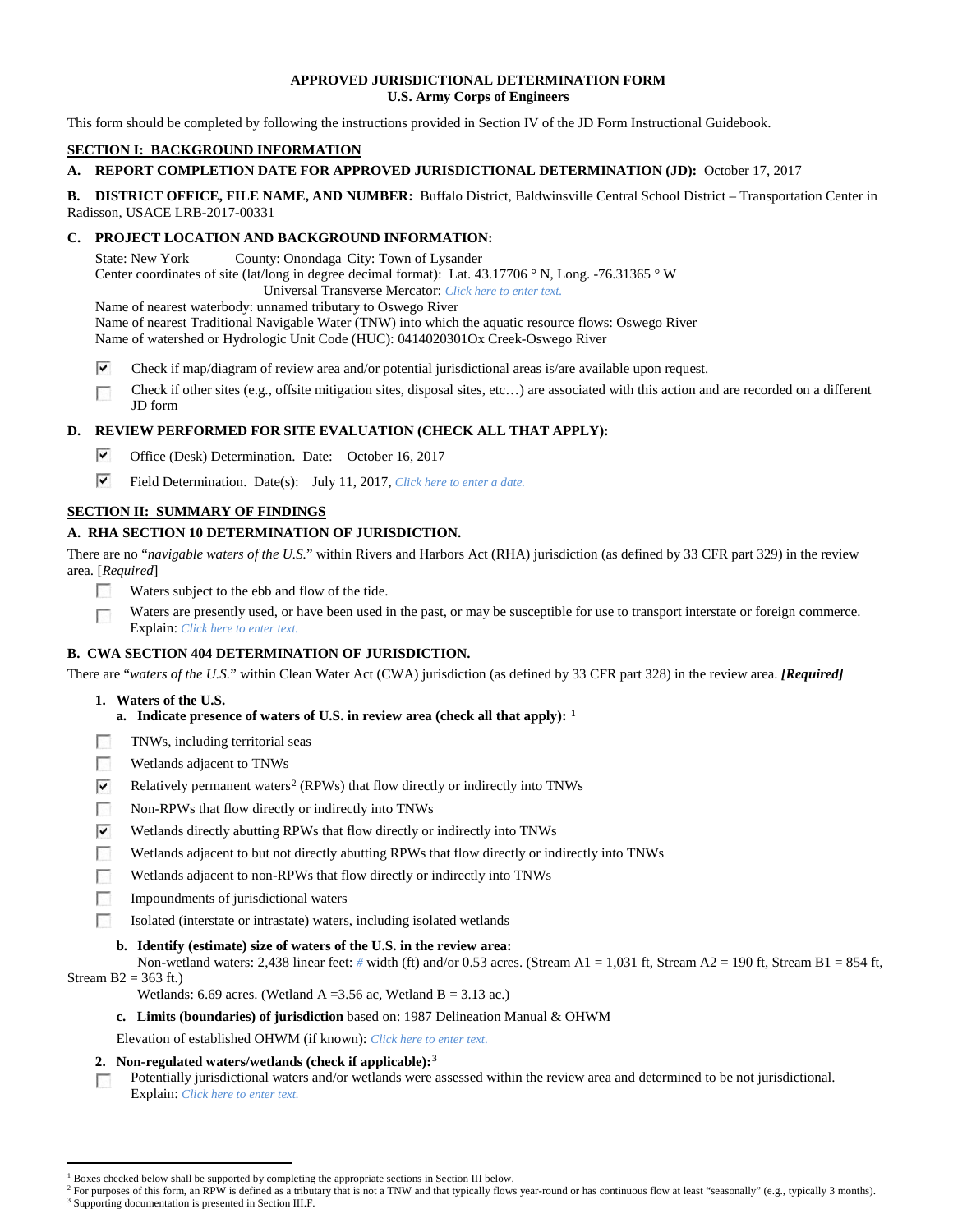## **SECTION III: CWA ANALYSIS**

### **A. TNWs AND WETLANDS ADJACENT TO TNWs**

**The agencies will assert jurisdiction over TNWs and wetlands adjacent to TNWs. If the aquatic resource is a TNW, complete Section III.A.1 and Section III.D.1. only; if the aquatic resource is a wetland adjacent to a TNW, complete Sections III.A.1 and 2 and Section III.D.1.; otherwise, see Section III.B below**.

- **1. TNW**  Identify TNW: *Click here to enter text.* Summarize rationale supporting determination: *Click here to enter text.*
- **2. Wetland adjacent to TNW**

Summarize rationale supporting conclusion that wetland is "adjacent": *Click here to enter text.*

## **B. CHARACTERISTICS OF TRIBUTARY (THAT IS NOT A TNW) AND ITS ADJACENT WETLANDS (IF ANY):**

**This section summarizes information regarding characteristics of the tributary and its adjacent wetlands, if any, and it helps determine whether or not the standards for jurisdiction established under Rapanos have been met.** 

**The agencies will assert jurisdiction over non-navigable tributaries of TNWs where the tributaries are "relatively permanent waters" (RPWs), i.e. tributaries that typically flow year-round or have continuous flow at least seasonally (e.g., typically 3 months). A wetland that directly abuts an RPW is also jurisdictional. If the aquatic resource is not a TNW, but has year-round (perennial) flow, skip to Section III.D.2. If the aquatic resource is a wetland directly abutting a tributary with perennial flow, skip to Section III.D.4.**

**A wetland that is adjacent to but that does not directly abut an RPW requires a significant nexus evaluation. Corps districts and EPA regions will include in the record any available information that documents the existence of a significant nexus between a relatively permanent tributary that is not perennial (and its adjacent wetlands if any) and a traditional navigable water, even though a significant nexus finding is not required as a matter of law.**

**If the waterbody[4](#page-1-0) is not an RPW, or a wetland directly abutting an RPW, a JD will require additional data to determine if the waterbody has a significant nexus with a TNW. If the tributary has adjacent wetlands, the significant nexus evaluation must consider the tributary in combination with all of its adjacent wetlands. This significant nexus evaluation that combines, for analytical purposes, the tributary and all of its adjacent wetlands is used whether the review area identified in the JD request is the tributary, or its adjacent wetlands, or both. If the JD covers a tributary with adjacent wetlands, complete Section III.B.1 for the tributary, Section III.B.2 for any onsite wetlands, and Section III.B.3 for all wetlands adjacent to that tributary, both onsite and offsite. The determination whether a significant nexus exists is determined in Section III.C below.**

- **1. Characteristics of non-TNWs that flow directly or indirectly into TNW**
	- **(i) General Area Conditions:**

Watershed size: *# Choose an item.* Drainage area: *# Choose an item.*

Average annual rainfall: *#* inches Average annual snowfall: *#* inches

- **(ii) Physical Characteristics:**
	- (a) Relationship with TNW:
		- Tributary flows directly into TNW.
		- Tributary flows through *Choose an item.* tributaries before entering TNW.  $\overline{a}$

Project waters are *Choose an item.* river miles from TNW. Project waters are *Choose an item.* river miles from RPW. Project waters are *Choose an item.* aerial (straight) miles from TNW. Project waters are *Choose an item.* aerial (straight) miles from RPW. Project waters cross or serve as state boundaries. Explain: *Click here to enter text.*

Identify flow route to TNW[5:](#page-1-1) *Click here to enter text.* Tributary stream order, if known: *Click here to enter text.*

(b) General Tributary Characteristics (check all that apply):

**Tributary** is: Natural

- Artificial (man-made). Explain: *Click here to enter text.*
- Manipulated (man-altered). Explain: *Click here to enter text.*

 <sup>4</sup> Note that the Instructional Guidebook contains additional information regarding swales, ditches, washes, and erosional features generally and in the arid West.

<span id="page-1-1"></span><span id="page-1-0"></span><sup>5</sup> Flow route can be described by identifying, e.g., tributary a, which flows through the review area, to flow into tributary b, which then flows into TNW.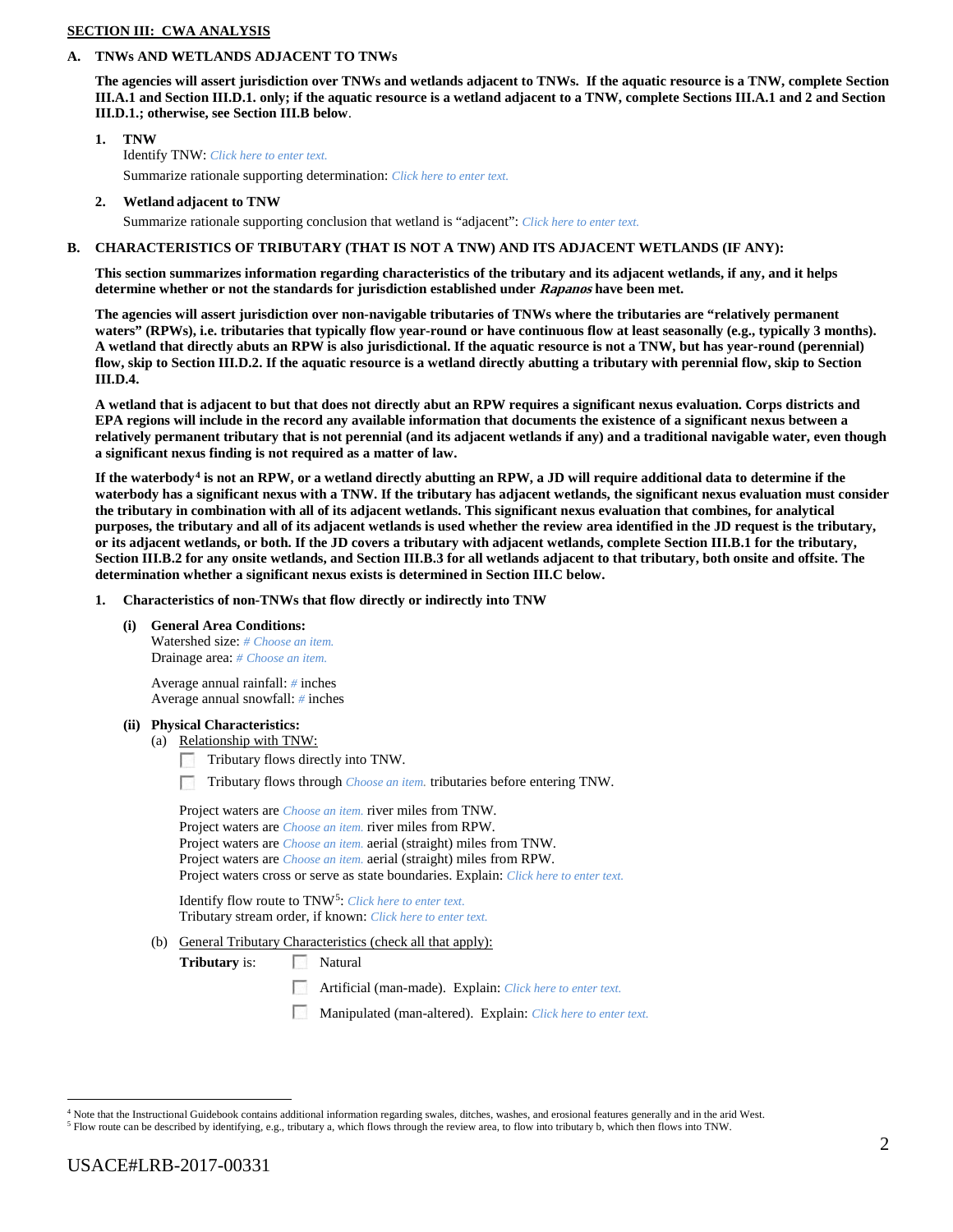|  |  |  |  | Tributary properties with respect to top of bank (estimate): |
|--|--|--|--|--------------------------------------------------------------|
|--|--|--|--|--------------------------------------------------------------|

Average width: *#* feet Average depth: *#* feet Average side slopes: *Choose an item.*

Primary tributary substrate composition (check all that apply):

| $\Box$ Silts   | $\Box$ Sands                                        | $\Box$ Concrete |
|----------------|-----------------------------------------------------|-----------------|
| $\Box$ Cobbles | <b>Cravel</b>                                       | $\Box$ Muck     |
| $\Box$ Bedrock | Vegetation. Type/% cover: Click here to enter text. |                 |

 $\overline{a}$ Other. Explain: *Click here to enter text.*

Tributary condition/stability [e.g., highly eroding, sloughing banks]. Explain: *Click here to enter text.* Presence of run/riffle/pool complexes. Explain: *Click here to enter text.* Tributary geometry: *Choose an item.* Tributary gradient (approximate average slope): *#*%

(c) Flow:

| <b>FIOW:</b>                                                                               |
|--------------------------------------------------------------------------------------------|
| Tributary provides for: <i>Choose an item.</i>                                             |
| Estimate average number of flow events in review area/year: <i>Choose an item.</i>         |
| Describe flow regime: Click here to enter text.                                            |
| Other information on duration and volume: Click here to enter text.                        |
| <b>Surface flow is:</b> Choose an item. Characteristics: Click here to enter text.         |
| <b>Subsurface flow:</b> Choose an item. <b>Explain findings:</b> Click here to enter text. |
| Dye (or other) test performed: <i>Click here to enter text</i> .                           |
|                                                                                            |
| Tributary has (check all that apply):                                                      |
| Bed and banks                                                                              |
| $OHWM6$ (check all indicators that apply):                                                 |
| clear, natural line impressed on the bank<br>the presence of litter and debris             |
| changes in the character of soil<br>destruction of terrestrial vegetation                  |
| shelving<br>the presence of wrack line                                                     |

| shelving                                | the presence of wrack line |
|-----------------------------------------|----------------------------|
| vegetation matted down, bent, or absent | sediment sorting           |

| leaf litter disturbed or washed away | scour                                      |
|--------------------------------------|--------------------------------------------|
| sediment deposition                  | multiple observed or predicted flow events |

| water staining | abrupt change in plant community Click here to enter text. |
|----------------|------------------------------------------------------------|
|                |                                                            |

- other (list): *Click here to enter text.*
- Discontinuous OHWM.<sup>7</sup> Explain: *Click here to enter text.*

If factors other than the OHWM were used to determine lateral extent of CWA jurisdiction (check all that apply):

High Tide Line indicated by: Mean High Water Mark indicated by: oil or scum line along shore objects survey to available datum; fine shell or debris deposits (foreshore) physical markings; physical markings/characteristics vegetation lines/changes in vegetation types. tidal gauges 20 other (list): *Click here to enter text.*

## **(iii) Chemical Characteristics:**

Characterize tributary (e.g., water color is clear, discolored, oily film; water quality; general watershed characteristics, etc.). Explain: *Click here to enter text.*

Identify specific pollutants, if known: *Click here to enter text.*

<span id="page-2-1"></span><span id="page-2-0"></span> <sup>6</sup> <sup>6</sup>A natural or man-made discontinuity in the OHWM does not necessarily sever jurisdiction (e.g., where the stream temporarily flows underground, or where the OHWM has been removed by development or agricultural practices). Where there is a break in the OHWM that is unrelated to the waterbody's flow regime (e.g., flow over a rock outcrop or through a culvert), the agencies will look for indicators of flow above and below the break. 7 Ibid.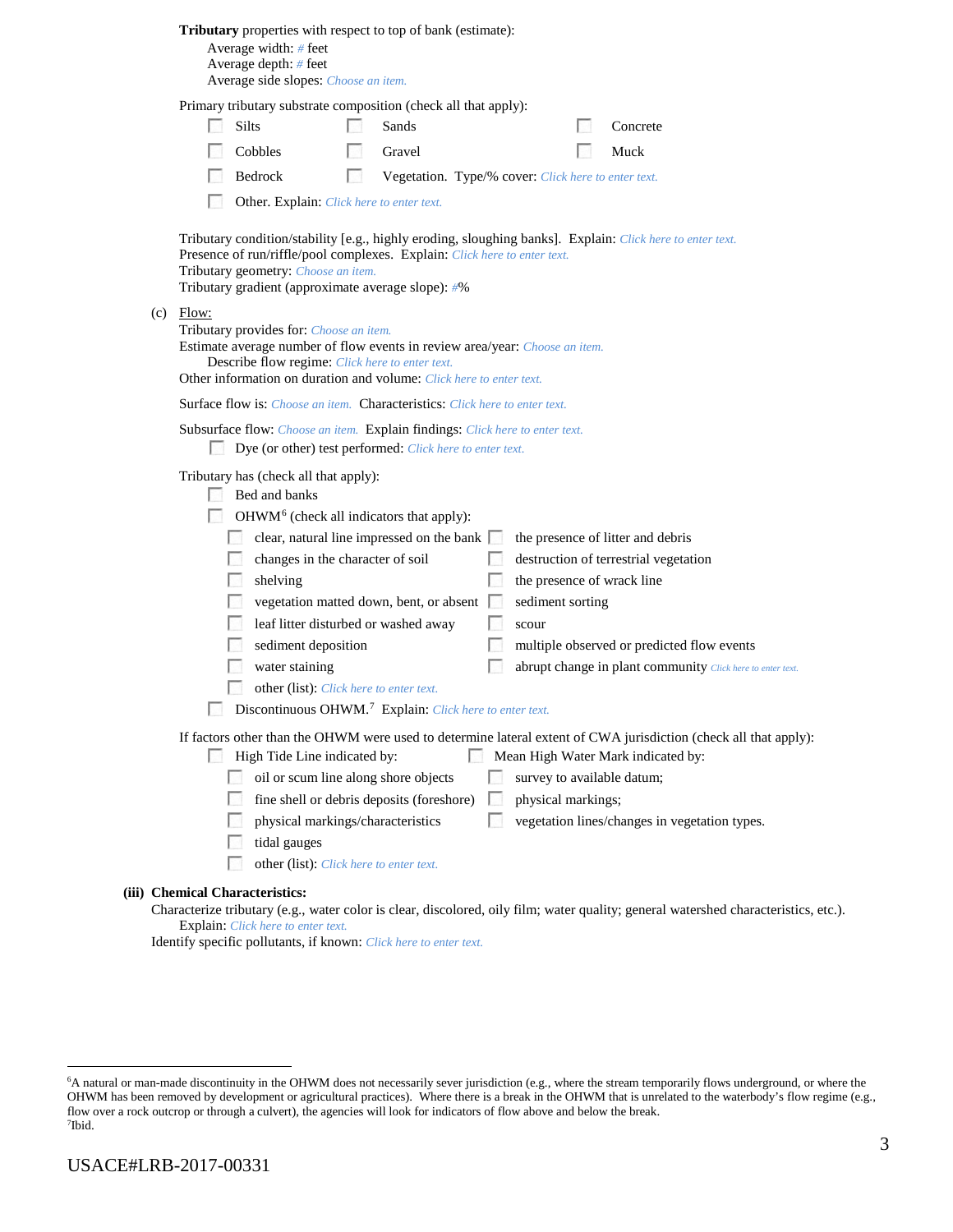#### **(iv) Biological Characteristics. Channel supports (check all that apply):**

- Riparian corridor. Characteristics (type, average width): *Click here to enter text.*
- Wetland fringe. Characteristics: *Click here to enter text.*
- **Habitat for:** 
	- Federally Listed species. Explain findings: *Click here to enter text.*
	- Fish/spawn areas. Explain findings: *Click here to enter text.*
	- $\sim$ Other environmentally-sensitive species. Explain findings: *Click here to enter text.*
	- $\overline{a}$ Aquatic/wildlife diversity. Explain findings: *Click here to enter text.*

#### **2. Characteristics of wetlands adjacent to non-TNW that flow directly or indirectly into TNW**

#### **(i) Physical Characteristics:**

(a) General Wetland Characteristics:

Properties: Wetland size: *#* acres Wetland type. Explain: *Click here to enter text.* Wetland quality. Explain: *Click here to enter text.* Project wetlands cross or serve as state boundaries. Explain: *Click here to enter text.*

(b) General Flow Relationship with Non-TNW:

Flow is: *Choose an item.* Explain: *Click here to enter text.*

Surface flow is: *Choose an item.* Characteristics: *Click here to enter text.*

Subsurface flow: *Choose an item.* Explain findings: *Click here to enter text.*

- Dye (or other) test performed: *Click here to enter text.*
- (c) Wetland Adjacency Determination with Non-TNW:
	- Directly abutting
	- 20 Not directly abutting
		- $\mathcal{L}_{\mathrm{eff}}$ Discrete wetland hydrologic connection. Explain: *Click here to enter text.*
		- $\overline{a}$ Ecological connection. Explain: *Click here to enter text.*
		- $\sim 10$ Separated by berm/barrier. Explain: *Click here to enter text.*

#### (d) Proximity (Relationship) to TNW

Project wetlands are *Choose an item.* river miles from TNW. Project waters are *Choose an item.* aerial (straight) miles from TNW. Flow is from: *Choose an item.* Estimate approximate location of wetland as within the *Choose an item.* floodplain.

#### **(ii) Chemical Characteristics:**

Characterize wetland system (e.g., water color is clear, brown, oil film on surface; water quality; general watershed characteristics; etc.). Explain: *Click here to enter text.*

Identify specific pollutants, if known: *Click here to enter text.*

### **(iii) Biological Characteristics. Wetland supports (check all that apply):**

- Riparian buffer. Characteristics (type, average width): *Click here to enter text.*
- Vegetation type/percent cover. Explain: *Click here to enter text.*
- Habitat for:
	- Federally Listed species. Explain findings: *Click here to enter text*.
	- Fish/spawn areas. Explain findings: *Click here to enter text.*
	- Other environmentally-sensitive species. Explain findings: *Click here to enter text.*
	- $\mathcal{N}_{\rm eff}$ Aquatic/wildlife diversity. Explain findings: *Click here to enter text.*

### **3. Characteristics of all wetlands adjacent to the tributary (if any)**

All wetland(s) being considered in the cumulative analysis: *Choose an item.* Approximately (*#*) acres in total are being considered in the cumulative analysis.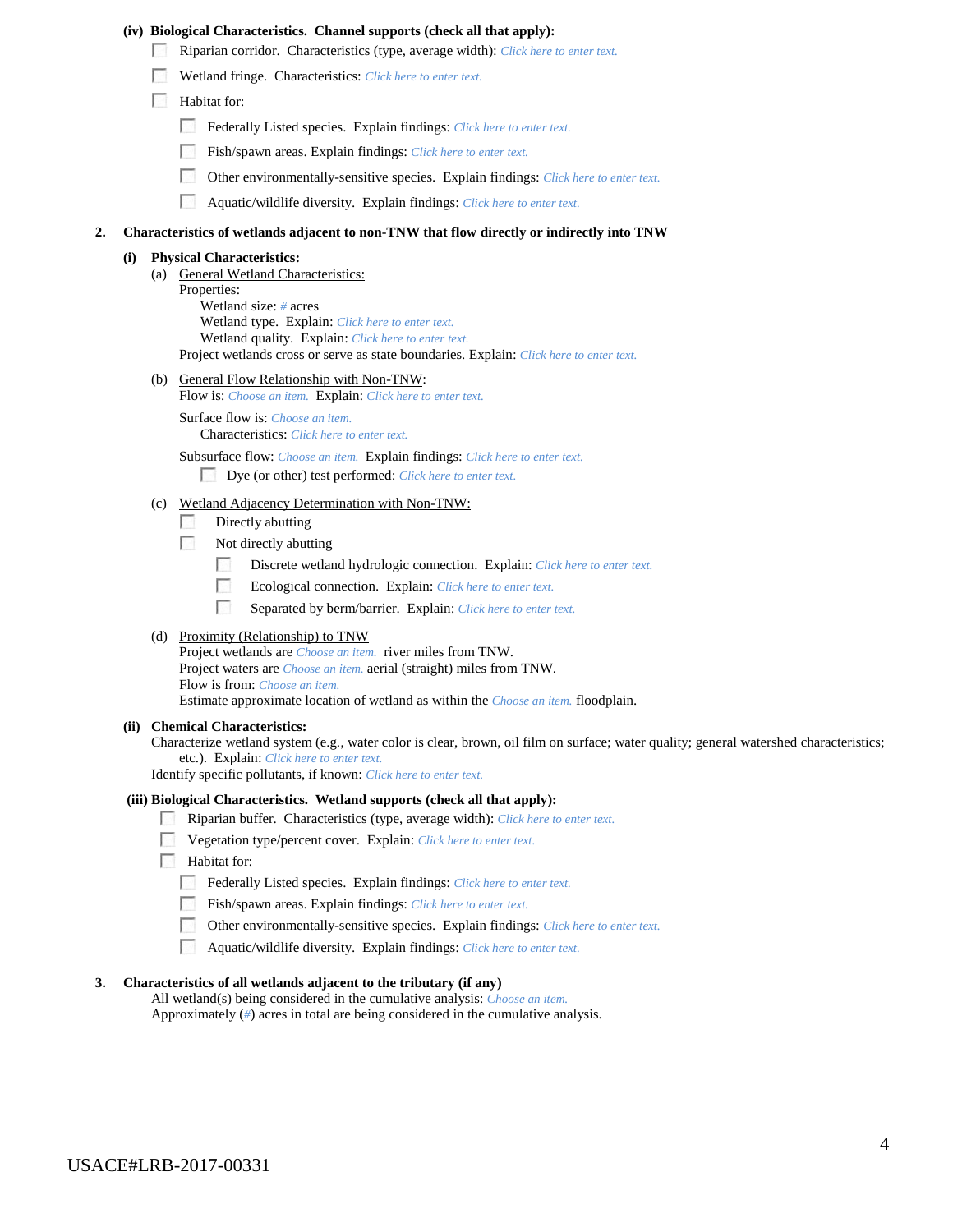For each wetland, specify the following:

| Directly abuts? $(Y/N)$ | Size (in acres) | Directly abuts? $(Y/N)$ | Size (in acres) |
|-------------------------|-----------------|-------------------------|-----------------|
|                         |                 |                         |                 |
| Y/N                     |                 | Y/N                     |                 |
| Y/N                     |                 | Y/N                     |                 |
| V/N                     |                 | Y/N                     |                 |

Summarize overall biological, chemical and physical functions being performed: *Click here to enter text.*

# **C. SIGNIFICANT NEXUS DETERMINATION**

**A significant nexus analysis will assess the flow characteristics and functions of the tributary itself and the functions performed by any wetlands adjacent to the tributary to determine if they significantly affect the chemical, physical, and biological integrity of a TNW. For each of the following situations, a significant nexus exists if the tributary, in combination with all of its adjacent wetlands, has more than a speculative or insubstantial effect on the chemical, physical and/or biological integrity of a TNW. Considerations when evaluating significant nexus include, but are not limited to the volume, duration, and frequency of the flow of water in the tributary and its proximity to a TNW, and the functions performed by the tributary and all its adjacent wetlands. It is not appropriate to determine significant nexus based solely on any specific threshold of distance (e.g. between a tributary and its adjacent wetland or between a tributary and the TNW). Similarly, the fact an adjacent wetland lies within or outside of a floodplain is not solely determinative of significant nexus.** 

### **Draw connections between the features documented and the effects on the TNW, as identified in the** *Rapanos* **Guidance and discussed in the Instructional Guidebook. Factors to consider include, for example:**

- Does the tributary, in combination with its adjacent wetlands (if any), have the capacity to carry pollutants or flood waters to TNWs, or to reduce the amount of pollutants or flood waters reaching a TNW?
- Does the tributary, in combination with its adjacent wetlands (if any), provide habitat and lifecycle support functions for fish and other species, such as feeding, nesting, spawning, or rearing young for species that are present in the TNW?
- Does the tributary, in combination with its adjacent wetlands (if any), have the capacity to transfer nutrients and organic carbon that support downstream foodwebs?
- Does the tributary, in combination with its adjacent wetlands (if any), have other relationships to the physical, chemical, or biological integrity of the TNW?

### *Note: the above list of considerations is not inclusive and other functions observed or known to occur should be documented below:*

- **1. Significant nexus findings for non-RPW that has no adjacent wetlands and flows directly or indirectly into TNWs.** Explain findings of presence or absence of significant nexus below, based on the tributary itself, then go to Section III.D: *Click here to enter text.*
- **2. Significant nexus findings for non-RPW and its adjacent wetlands, where the non-RPW flows directly or indirectly into TNWs.**  Explain findings of presence or absence of significant nexus below, based on the tributary in combination with all of its adjacent wetlands, then go to Section III.D: *Click here to enter text.*
- **3. Significant nexus findings for wetlands adjacent to an RPW but that do not directly abut the RPW.** Explain findings of presence or absence of significant nexus below, based on the tributary in combination with all of its adjacent wetlands, then go to Section III.D: *Click here to enter text.*

## **D. DETERMINATIONS OF JURISDICTIONAL FINDINGS. THE SUBJECT WATERS/WETLANDS ARE (CHECK ALL THAT APPLY):**

- **1. TNWs and Adjacent Wetlands.** Check all that apply and provide size estimates in review area:
	- TNWs: *#* linear feet *#* width (ft), Or, *#* acres.
	- **Wetlands adjacent to TNWs: # acres.**

# **2. RPWs that flow directly or indirectly into TNWs.**

 $\triangledown$  Tributaries of TNWs where tributaries typically flow year-round are jurisdictional. Provide data and rationale indicating that tributary is perennial: Consultant noted in report streams had perennial flow. Flow was documented by consultant during Nov – Dec 2016 delineation as well as during USACE July 11, 2017 site visit.

Tributaries of TNW where tributaries have continuous flow "seasonally" (e.g., typically three months each year) are jurisdictional. Data supporting this conclusion is provided at Section III.B. Provide rationale indicating that tributary flows seasonally: *Click here to enter text.*.

Provide estimates for jurisdictional waters in the review area (check all that apply):

- Tributary waters: 2,438 linear feet *#* width (ft). (Stream A1 = 1,031 ft, Stream A2 = 190 ft, Stream B1 = 854 ft, Stream B2 = 363 ft.)
- Other non-wetland waters: *#* acres. Identify type(s) of waters: *Click here to enter text.*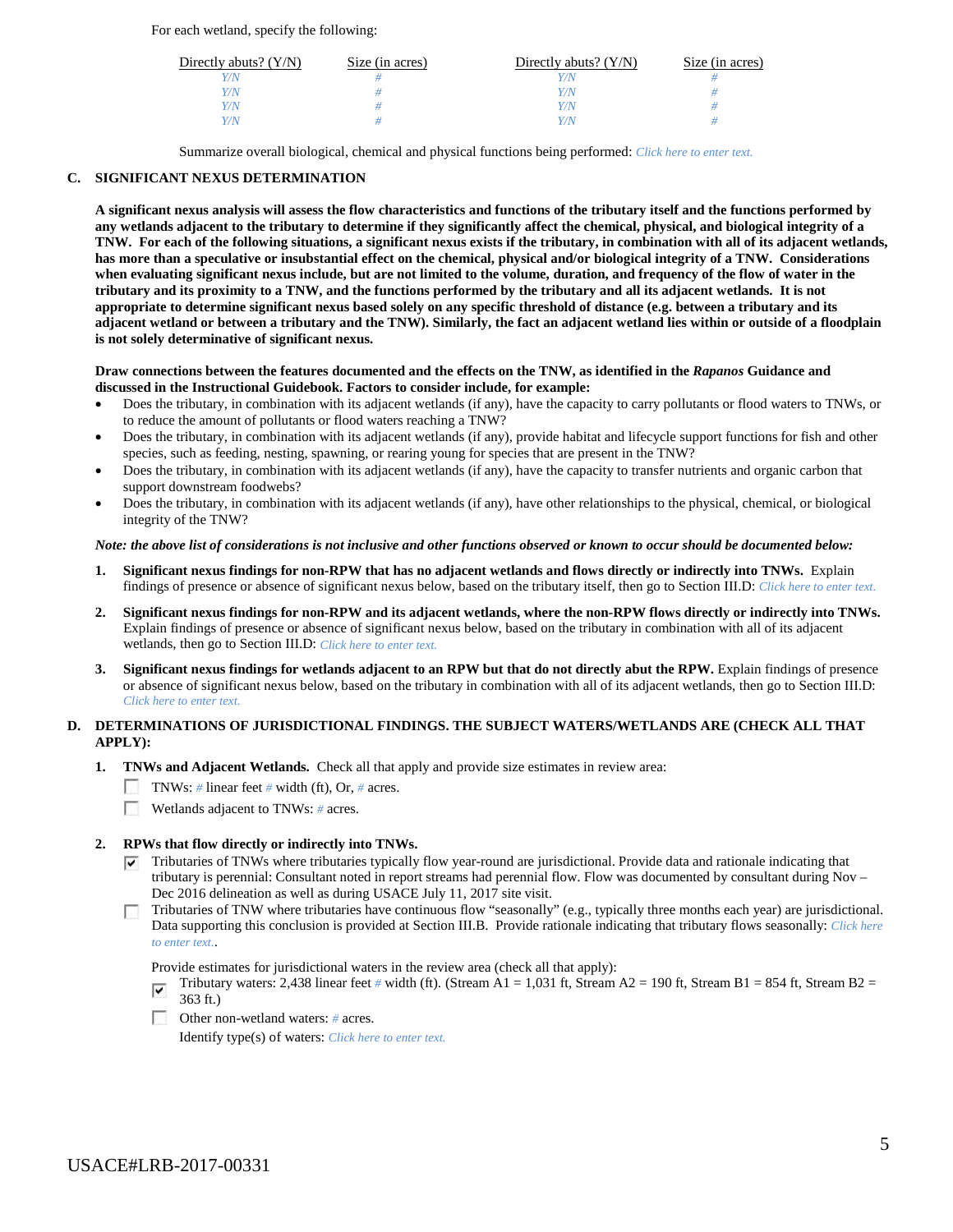# **3. Non-RPWs[8](#page-5-0) that flow directly or indirectly into TNWs.**

Waterbody that is not a TNW or an RPW, but flows directly or indirectly into a TNW, and it has a significant nexus with a  $\sim$ TNW is jurisdictional. Data supporting this conclusion is provided at Section III.C.

Provide estimates for jurisdictional waters within the review area (check all that apply):

- Tributary waters: *#* linear feet *#* width (ft).
- $\sim$ Other non-wetland waters: *#* acres. Identify type(s) of waters: *Click here to enter text.*

## **4. Wetlands directly abutting an RPW that flow directly or indirectly into TNWs.**

- Wetlands directly abut RPW and thus are jurisdictional as adjacent wetlands.
	- $\triangledown$  Wetlands directly abutting an RPW where tributaries typically flow year-round. Provide data and rationale indicating that tributary is perennial in Section III.D.2, above. Provide rationale indicating that wetland is directly abutting an RPW: Streams A1 & A2 flow through Wetland A and Streams B1 & B2 flow through Wetland B. This was confirmed during USACE July 2017 site visit.
	- Wetlands directly abutting an RPW where tributaries typically flow "seasonally." Provide data indicating that **1999** tributary is seasonal in Section III.B and rationale in Section III.D.2, above. Provide rationale indicating that wetland is directly abutting an RPW: *Click here to enter text.*

Provide acreage estimates for jurisdictional wetlands in the review area: *#* acres.

#### **5. Wetlands adjacent to but not directly abutting an RPW that flow directly or indirectly into TNWs.**

Wetlands that do not directly abut an RPW, but when considered in combination with the tributary to which they are adjacent and with similarly situated adjacent wetlands, have a significant nexus with a TNW are jurisidictional. Data supporting this conclusion is provided at Section III.C.

Provide acreage estimates for jurisdictional wetlands in the review area: *#* acres.

#### **6. Wetlands adjacent to non-RPWs that flow directly or indirectly into TNWs.**

Wetlands adjacent to such waters, and have when considered in combination with the tributary to which they are adjacent and with similarly situated adjacent wetlands, have a significant nexus with a TNW are jurisdictional. Data supporting this conclusion is provided at Section III.C.

Provide estimates for jurisdictional wetlands in the review area: *#* acres.

### **7. Impoundments of jurisdictional waters. [9](#page-5-1)**

As a general rule, the impoundment of a jurisdictional tributary remains jurisdictional.

- Demonstrate that impoundment was created from "waters of the U.S.," or P.
- $\sim$ Demonstrate that water meets the criteria for one of the categories presented above (1-6), or
- Demonstrate that water is isolated with a nexus to commerce (see E below).

### **E. ISOLATED [INTERSTATE OR INTRA-STATE] WATERS, INCLUDING ISOLATED WETLANDS, THE USE, DEGRADATION OR DESTRUCTION OF WHICH COULD AFFECT INTERSTATE COMMERCE, INCLUDING ANY SUCH WATERS (CHECK ALL THAT APPLY):[10](#page-5-2)**

**1999** which are or could be used by interstate or foreign travelers for recreational or other purposes.

- $\sim$ from which fish or shellfish are or could be taken and sold in interstate or foreign commerce.
- Е which are or could be used for industrial purposes by industries in interstate commerce.
- 55 Interstate isolated waters.Explain: *Click here to enter text.*
- 20 Other factors.Explain: *Click here to enter text.*

#### **Identify water body and summarize rationale supporting determination:** *Click here to enter text.*

Provide estimates for jurisdictional waters in the review area (check all that apply):

- Tributary waters: *#* linear feet *#* width (ft).
- **1999** Other non-wetland waters: *#* acres.

Identify type(s) of waters: *Click here to enter text.*

Wetlands: *#* acres.

### **F. NON-JURISDICTIONAL WATERS, INCLUDING WETLANDS (CHECK ALL THAT APPLY):**

If potential wetlands were assessed within the review area, these areas did not meet the criteria in the 1987 Corps of Engineers Wetland Delineation Manual and/or appropriate Regional Supplements.

 $\frac{1}{8}$ 

<span id="page-5-1"></span><span id="page-5-0"></span><sup>&</sup>lt;sup>8</sup>See Footnote # 3.<br><sup>9</sup> To complete the analysis refer to the key in Section III.D.6 of the Instructional Guidebook.

<span id="page-5-2"></span><sup>&</sup>lt;sup>10</sup> Prior to asserting or declining CWA jurisdiction based solely on this category, Corps Districts will elevate the action to Corps and EPA HQ for review consistent with the process described in the Corps/EPA *Memorandum Regarding CWA Act Jurisdiction Following Rapanos.*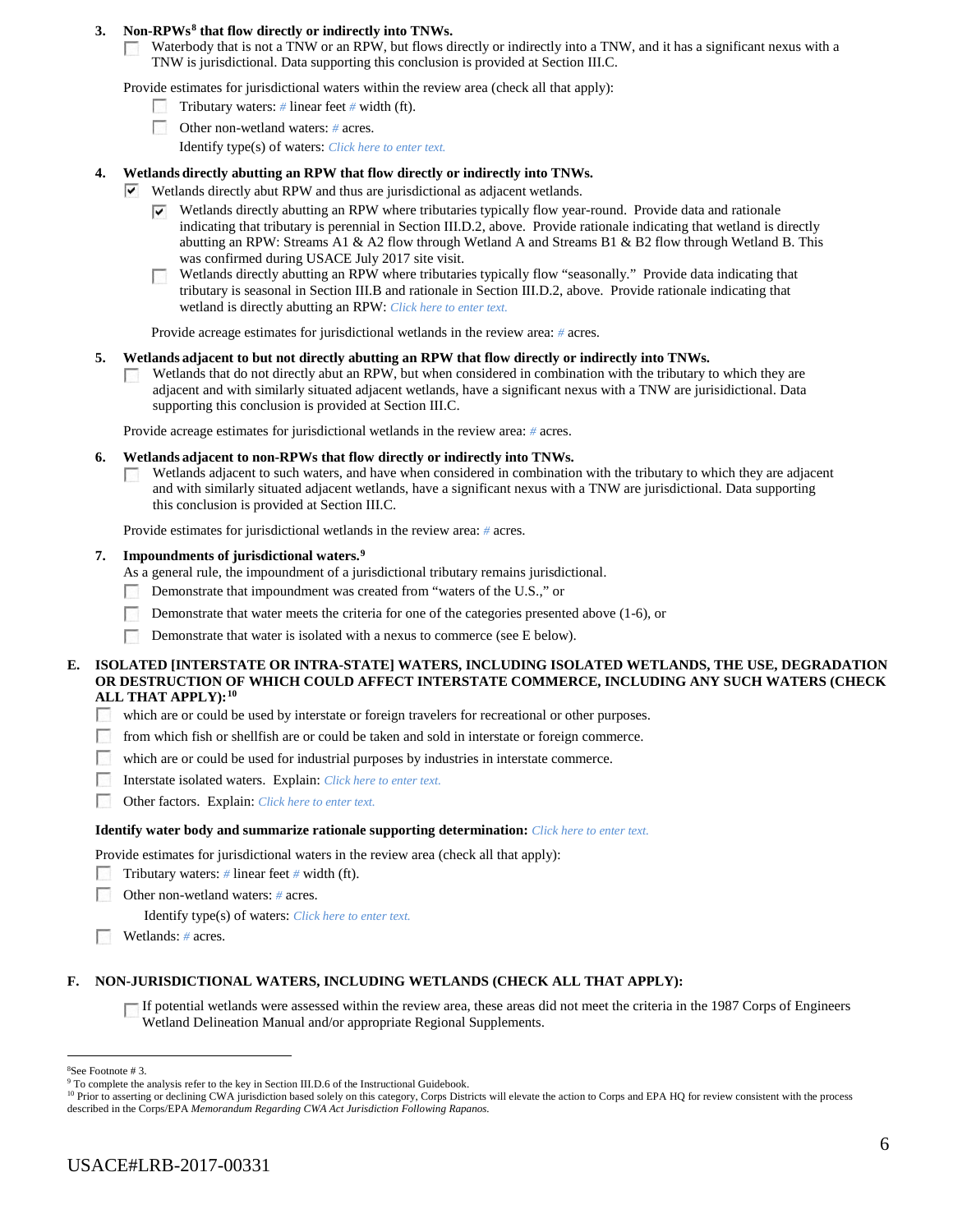| Review area included isolated waters with no substantial nexus to interstate (or foreign) commerce. |  |
|-----------------------------------------------------------------------------------------------------|--|
|-----------------------------------------------------------------------------------------------------|--|

| <b>F</b> Prior to the Jan 2001 Supreme Court decision in "SWANCC," the review area would have been regulated based solely on the |
|----------------------------------------------------------------------------------------------------------------------------------|
| "Migratory Bird Rule" (MBR).                                                                                                     |

 $\sim$ Waters do not meet the "Significant Nexus" standard, where such a finding is required for jurisdiction. Explain: *Click here to enter text.* 

 $\overline{a}$ Other: (explain, if not covered above): *Click here to enter text.*

Provide acreage estimates for non-jurisdictional waters in the review area, where the sole potential basis of jurisdiction is the MBR factors (i.e., presence of migratory birds, presence of endangered species, use of water for irrigated agriculture), using best professional judgment (check all that apply):

|  | Non-wetland waters (i.e., rivers, streams): $\#$ linear feet $\#$ width (ft). |  |  |  |  |  |
|--|-------------------------------------------------------------------------------|--|--|--|--|--|
|--|-------------------------------------------------------------------------------|--|--|--|--|--|

Lakes/ponds: # acres.

Г Other non-wetland waters: *#* acres. List type of aquatic resource: *Click here to enter text.*.

Wetlands: *#* acres.

Provide acreage estimates for non-jurisdictional waters in the review area that do not meet the "Significant Nexus" standard, where such a finding is required for jurisdiction (check all that apply):

- Non-wetland waters (i.e., rivers, streams): *#* linear feet *#* width (ft). 55
- $\sim$ Lakes/ponds: *#* acres.
	- Other non-wetland waters: *#* acres. List type of aquatic resource: *Click here to enter text.*.
- г Wetlands: *#* acres.

Г

# **SECTION IV: DATA SOURCES.**

- **A. SUPPORTING DATA. Data reviewed for JD (check all that apply -** checked items shall be included in case file and, where checked and requested, appropriately reference sources below):
	- $\triangledown$  Maps, plans, plots or plat submitted by or on behalf of the applicant/consultant: Terrestrial Environmental Specialists
	- $\nabla$  Data sheets prepared/submitted by or on behalf of the applicant/consultant.
		- $\triangledown$  Office concurs with data sheets/delineation report.
		- Office does not concur with data sheets/delineation report.
	- Data sheets prepared by the Corps: *Click here to enter text.*
	- Corps navigable waters' study: *Click here to enter text.*
	- $\sim$ U.S. Geological Survey Hydrologic Atlas: *Click here to enter text.*
		- USGS NHD data.
		- USGS 8 and 12 digit HUC maps.
	- $\triangledown$  U.S. Geological Survey map(s). Cite scale & quad name: Baldwinsville Quad 1989 two perennial streams shown as extending through the property flowing northwest. Topography is fairly flat. Brundage Road not in existence.
	- USDA Natural Resources Conservation Service Soil Survey. Citation: Soil survey contained in delineation report site mapped as containing: MtA (Minoa fine sandy loam 0-2%, hydric rating 12%) and Na (Naumburg loamy fine sand, hydric rating 40%). Websoil survey accessed March 29, 2017 – provided similar findings.
	- National wetlands inventory map(s). Cite name: NWI in delineation report- wetlands indicated associated with streams noted on Quad map.
	- State/Local wetland inventory map(s): NYSDEC map in delineation report no state wetlands noted on-site. BAL-30 noted north of West Entry Road and BAL 3 to the northwest. No state regulated waters noted on site.
	- **FEMA/FIRM** maps: FIRM in delineation report no mapped flood plans within or adjacent to site.
	- 100-year Floodplain Elevation is: *Click here to enter text.* (National Geodectic Vertical Datum of 1929) **1999**

Photographs:  $\boxed{\smash{\vee}}$  Aerial (Name & Date): 2012 NYSGIS Clearinghouse contained in delineation report – site is forested with stream ⊽ channels evident. Area of emergent vegetation evident within mapped Wetland B. Г

- or  $\vee$  Other (Name & Date): delineation photos Nov & Dec 2016
- Previous determination(s). File no. and date of response letter: USACE #2006-2037 for adjunct site to the southeast. USACE#2006- 2038 for site to the west of Brundage Road.
- Applicable/supporting case law: *Click here to enter text.*
- Applicable/supporting scientific literature: *Click here to enter text.*
- Other information (please specify): *Click here to enter text.*